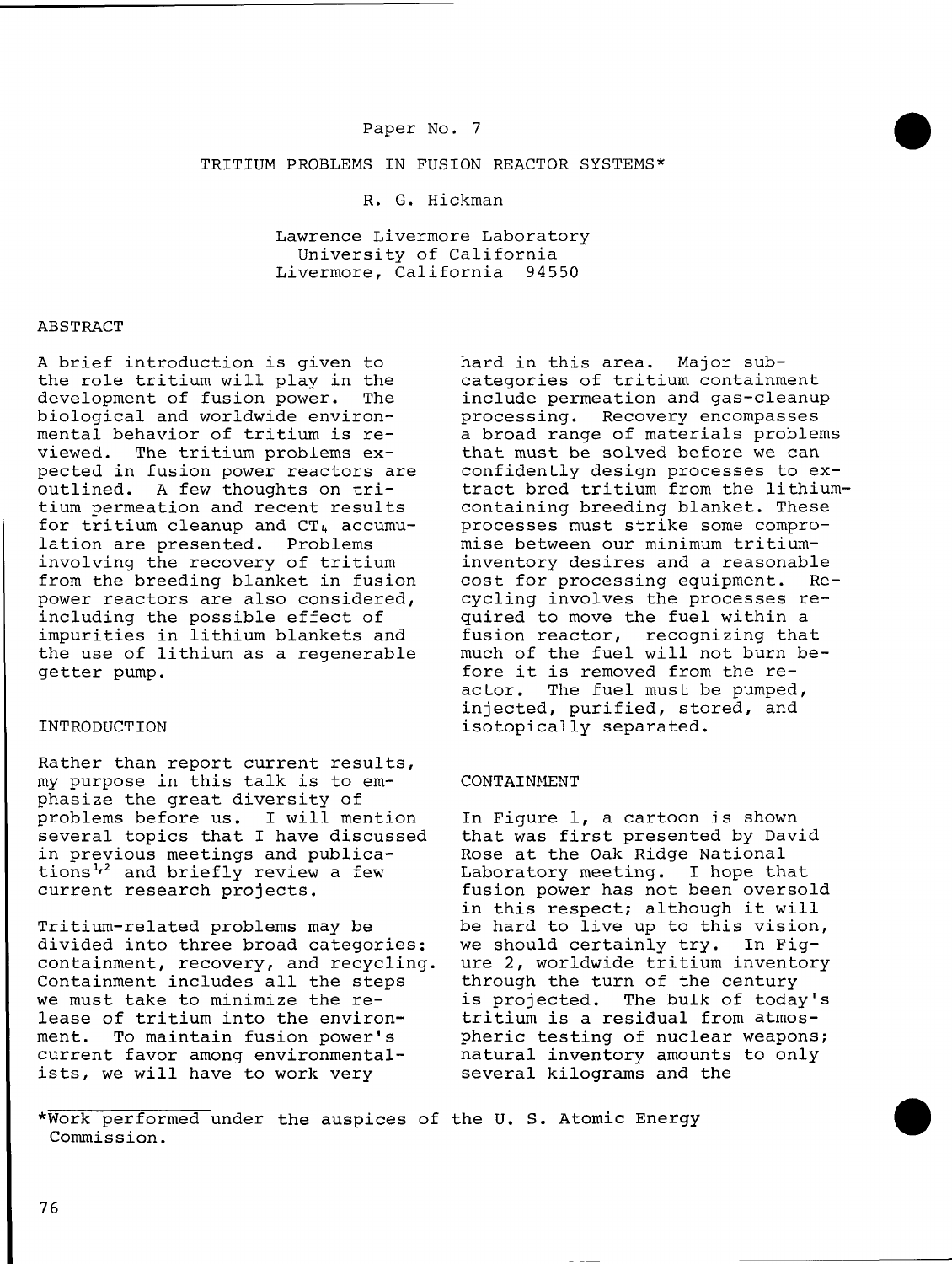

*FIGURE 1 - Environmentalist's view of the fusion reactor.* 

accumulation from fission power is<br>increasing rapidly. There is no increasing rapidly. expected contribution from fusion power in this time frame. Based on these inventory projections, individual dose estimates have been made in the neighborhood of  $0.03$  mrem/yr, a trivial amount.<sup>3</sup> Of greater concern is the dose people might receive within or in the immediate vicinity of a large tritium-containing facility.

Recently, I had the opportunity to participate in a major design study for a fusion engineering research facility (FERF). With oncethrough-ventilation, it was postulated that a credible accidental release was 10 g of tritium in the chemical form HTO in a 600-sec<br>time span. The dose people co The dose people could receive by inhalation and skin absorption is shown in Figure 3. These predictions were based on numerical models that now form the basis of the Atmospheric Release Advisory Capability (ARAC) maintained by the AEC at Livermore. You may have seen a reference to this in the September issue of Industrial Research, where mention was made of our modeling the accidental release at the Savannah River Plant last May 2. From the predicted dose contours, one clearly



*FIGURE 2 - Projected worldwide tritium inventory contribution through the year 2000.*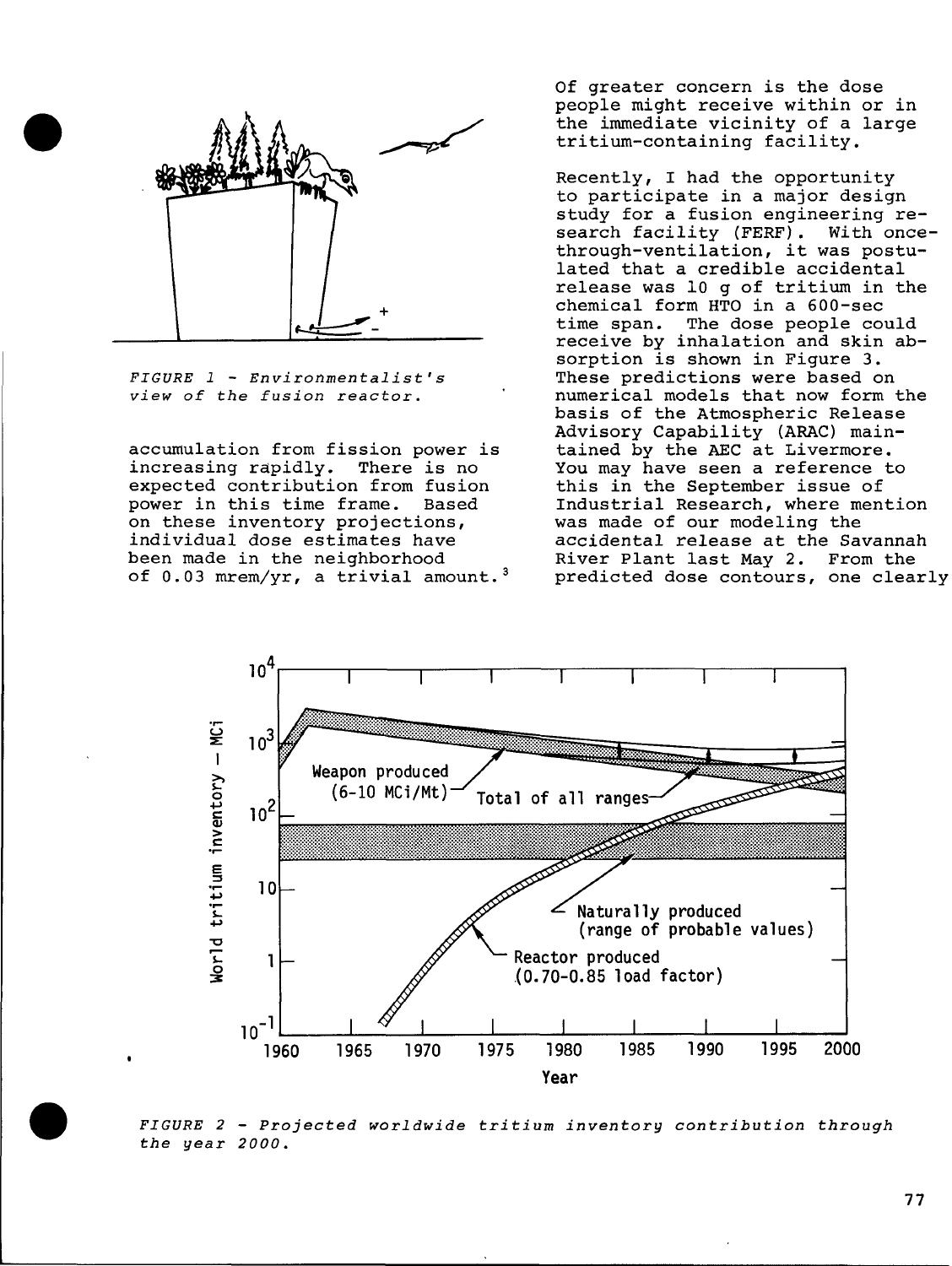

Release point

*FIGURE 3 - Estimated radiation dose for summer weather at ILL by inhalation and skin absorption from 10 g of tritium released as HTO.* 

could receive a dose in excess of 5 mrem at distances as far away as a few kilometers. Therefore, the strategy adopted for our FERF design was one of total enclosure. This is the subject of another report."

Another aspect of containment involves permeation of tritium through hot metals, particularly heat-transfer surfaces. The permeabilities of a few materials are shown in Figure  $4.^1$  Tungsten is generally believed to be the metal with the lowest permeability, and we see that it is about the same as the oxide with one of the highest permeabilities. For materials with comparable chemical affinity (solubility) for tritium, we expect that permeability will be proportional to diffusivity.

In Figure 5, diffusivities of hydrogen in some oxides are shown. On this basis, beryllia is

predicted to be less permeable than alumina by a factor of  $10^7$ . Imposing an oxide permeation barrier in heat-transfer equipment would be difficult. Making a thin film pore free is a demanding task. In the case of beryllia, however, one could use a thicker layer of oxide with little heat-transfer penalty because of its unusually high thermal conductivity.

As shown in Figure 6, the thermal conductivity of beryllia exceeds that of stainless steel over the temperature range in which they might be used. A technology for such composite materials does not presently exist, but if it did, permeation losses to the environment could be all but eliminated. A substantial technology for fabrication of BeO does exist, however, because several years ago, LLL built the larger part of a nuclear reactor from it.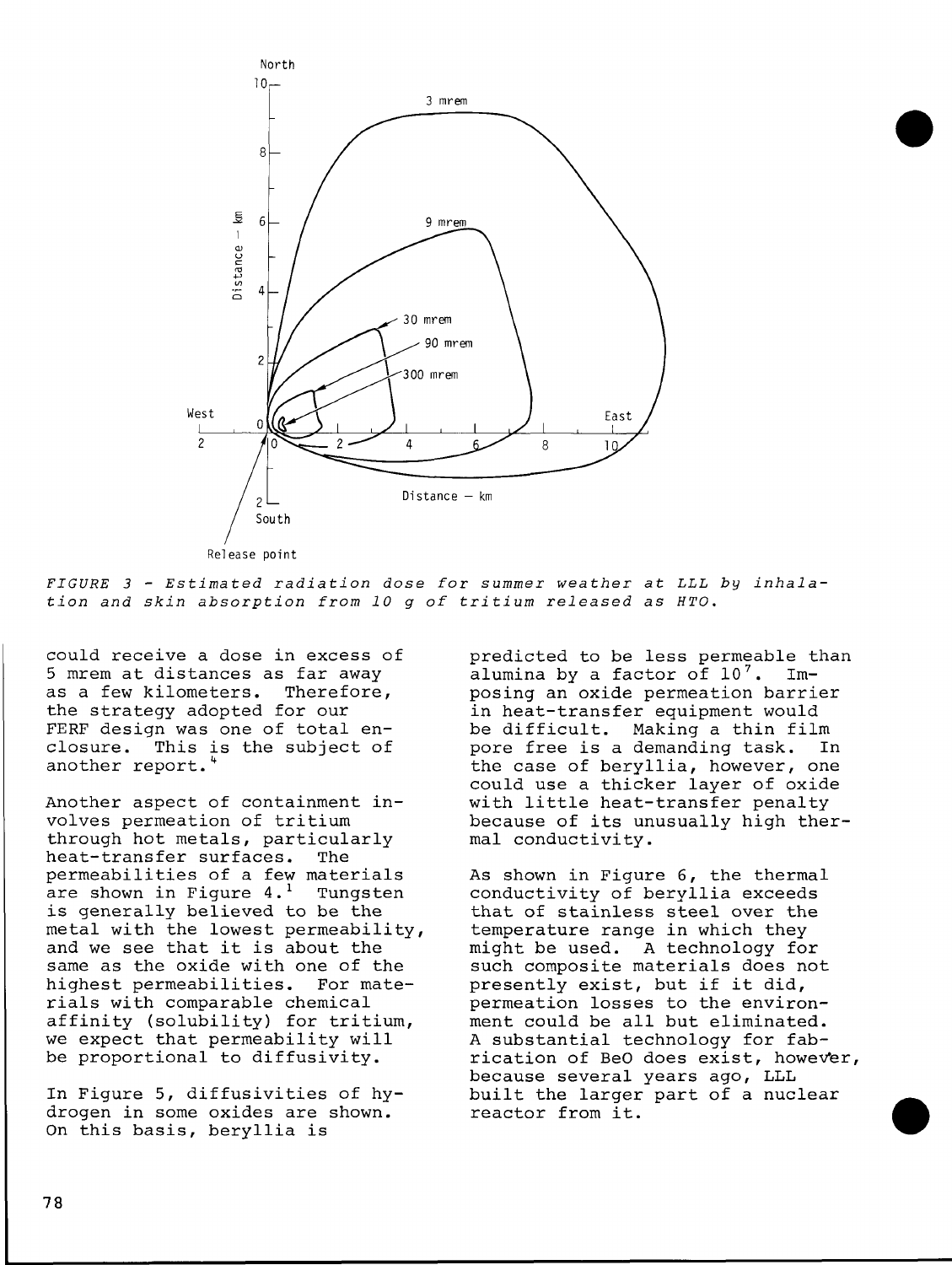

*FIGURE 4 - Measured and predicted permeabilities for selected materials.* 



*FIGURE 5 - Diffusivities of hydrogen in various oxides.*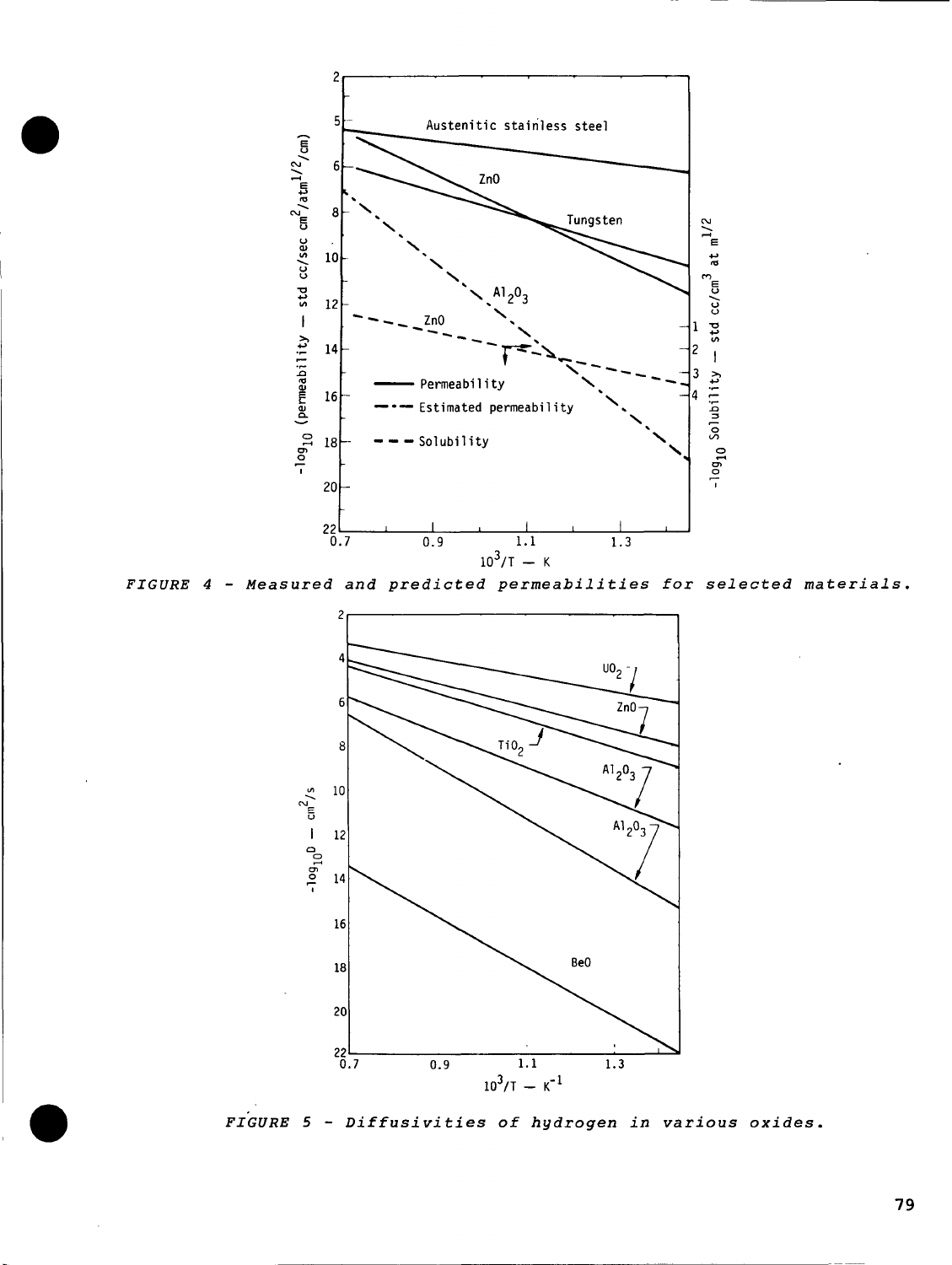

*FIGURE 6 - Thermal conductivity of beryllia as compared with stainless steel and brass.* 

One last topic in the category of containment has to do with the cleanup of an inert gas atmosphere into which a substantial quantity of tritium has been accidentally released. This is a current research project at LLL and is part of a \$2.5 million safety/environmental program to upgrade our equipment. C. L. Folkers heads the project, and provided Figure 7, showing the performance of a bed of activated uranium through which argon containing  $1\$   $D_2$  is flowed. The quality of cleanup depends on the flow rate and chemical stoichiometry of the bed. Such performance is intuitively reasonable, but is also a dramatic demonstration of the fact that the solid-gas system is not reaching equilibrium. To expect that chemical processes depending on solid-state diffusion can be accurately designed on the assumption of chemical equilibrium is naive. In another experiment, a flow-through uranium bed was

used to strip hydrogen from helium down to hydrogen concentrations below 1 ppm, but the flow rate was very slow.

## RECOVERY

Another of David Rose's cartoons. Figure 8, shows what a tritium breeder's parochial point of view might be: fuel, lithium, and magnetic field for input; tritium, lithium, and power for output. Processing details are left to the imagination. Peoples' imaginations have been busy, though, and several conceptual processes have been put forth. They usually depend on chemical gettering, cold trapping, selective permeation, extraction, or some combination of these techniques .

One process that has appealed to me uses a combination of permeation and chemical gettering. The most popular permeation membrane to date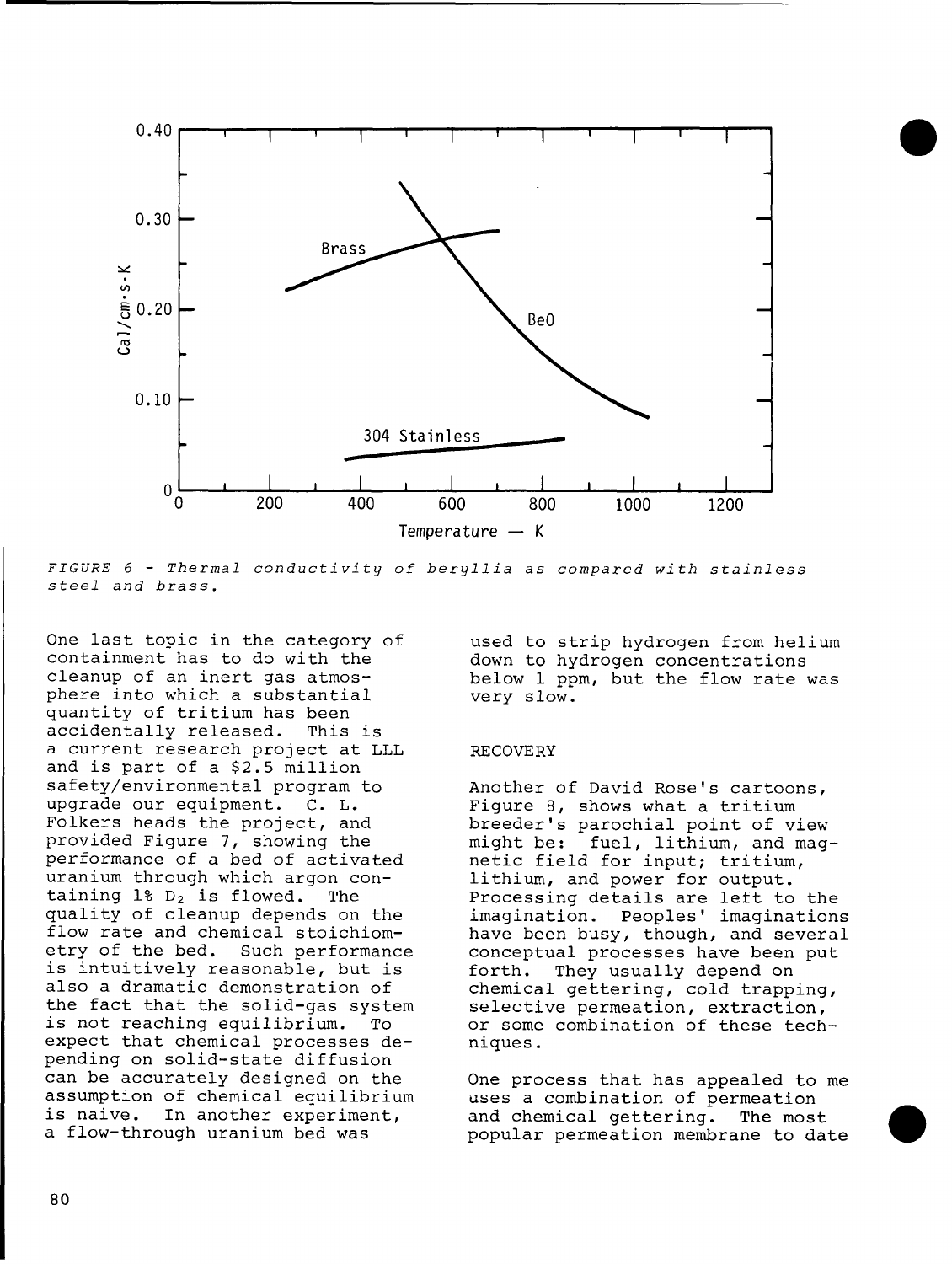

Kw Li B,D,T

*FIGURE 8 - Tritium breeder's view of the fusion reactor.* 

*FIGURE 7 - Uranium-trap performance as a function of its D:U ratio. All flow conditions with 1 vol % Dz in argon.* 

seems to be niobium, due to its high permeability, good chemical compatibility with lithium, and its high-temperature-operation capability.

In Figure 9, the oft-cited data compiled by Webb is shown.<sup>5</sup> The righthand branch of the curve is usually<br>rejected as poor data. The leftrejected as poor data. hand branch, however, has been used by others in conceptual designs of recovery processes. Note how the permeability appears to increase as the temperature increases. In Figure 10, the solubility data of three authors are nicely represented by a single equation. Diffusivity of hydrogen in niobium shows good agreement between authors who used measurement techniques such as inelastic neutron scattering or the Gorsky effect.<sup>6-9</sup> They show a

uniformly low activation energy for diffusion. Using a classical approach, where the hydrogen must pass through the solid-gas interface, a much higher value is observed. If we assume the bulk measurements are more nearly correct and combine them with the solubility behavior as in Figure 11, we find that the permeability,  $P = DS$ , is predicted to decrease as the temperature increases. The discrepancy between Webb's data and our predictions is still unresolved, although T. Elleman has given us new insights into the classical approach at this conference.

If we continue, confident that predictable permeation will occur, the combination recovery concept can be put forth. It relies on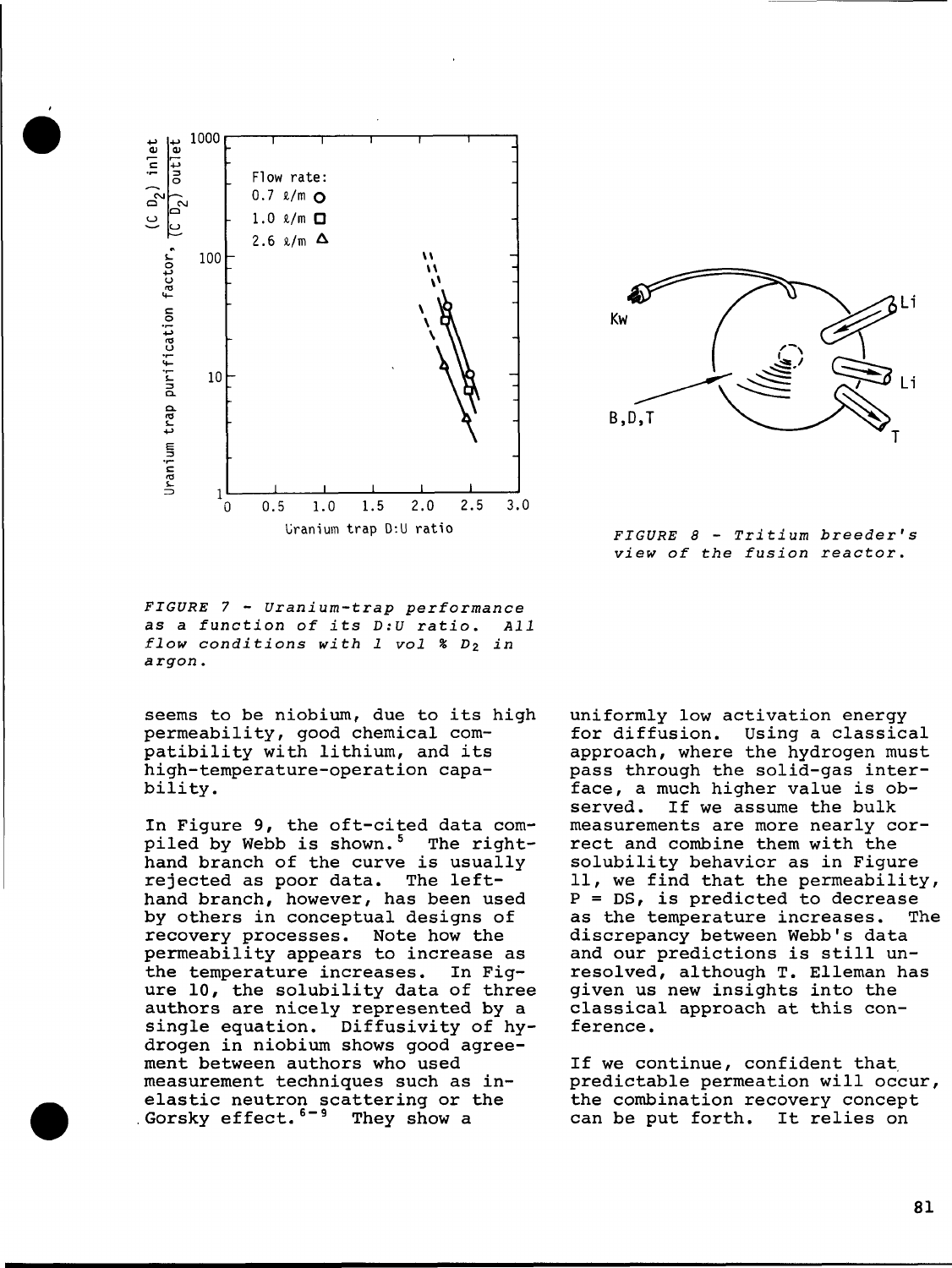

*FIGURE 9 - Niobium permeability of hydrogen as a function of temperature.* 

S = 1 X 10<sup>-3</sup> exp  $\left(\frac{4244.7}{1}\right)$   $\frac{mg}{3}$  $\mathsf{cm}^\mathsf{3}\!\cdot\!\mathsf{Pa}^{\mathsf{1}/\mathsf{2}}$  $D = 0.0215 \exp(-9370 \pm 600/RT) \text{ cm}^2/\text{s}$  $D = 5.4 \times 10^{-4}$  exp  $\left(\frac{-2510}{RT}\right)$  cm<sup>2</sup>/s D = 5.4 X 10<sup>-4</sup> exp  $\left(\frac{-2540}{RT}\right)$  cm<sup>2</sup>/s D = 5.0 X 10<sup>-4</sup> exp  $\left(\frac{-2440}{RT}\right)$  cm<sup>2</sup>/s D = 1.2 X 10<sup>-3</sup> exp  $\left(\frac{-2710}{pT}\right)$  ( **\ RT ;**   $cm^2$ /s (Cantelli) (Schaumann) (Schaumann) (Doremus)

*FIGURE 10 - Solubility and diffusivity equations of hydrogen in niobium.*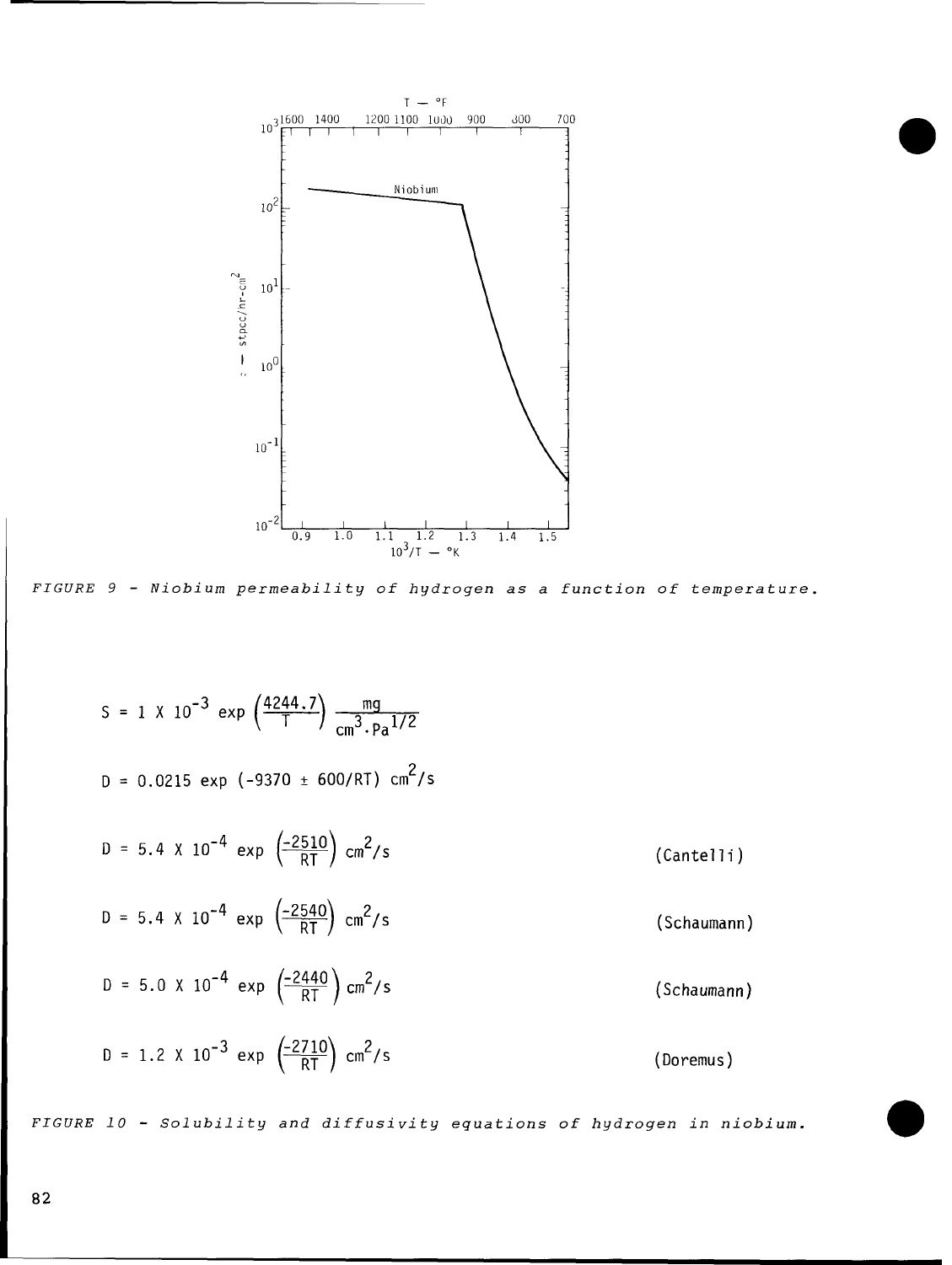$$
D = 1 \times 10^{-3} \exp\left(\frac{-3000}{RT}\right) \text{ cm}^2/\text{s}
$$
  

$$
P = DS = 1 \times 10^{-3} \exp\left(\frac{-3000}{RT}\right) 1 \times 10^{-3} \exp\left(\frac{4244.7 \text{ R}}{RT}\right) \frac{\text{cm}^2}{\text{s}} \cdot \frac{\text{mg}}{\text{cm}^3 \cdot \text{Pa}^{1/2}}
$$
  

$$
P = 1 \times 10^{-4} \exp\left(\frac{5404}{RT}\right) \frac{\text{mg}}{\text{Pa}^{1/2} \cdot \text{m} \cdot \text{s}}
$$

*FIGURE 11 - Combination of solubility and diffusivity of hydrogen in niobium to predict permeability.* 

the marked temperature coefficient of solubility for hydrogen in<br>molten lithium. By "equilibr By "equilibrating" two flowing lithium streams at different temperatures separated by a permeable membrane and vacuum, we can obtain unusually high enrichments per stage. The chemical route on a PCT diagram and a possible hardware configuration are shown in Figures 12 and 13.^



*FIGURE 12 - Chemical "route" of a conceptual process for tritium recovery from molten lithium.* 

Equilibrium will not be achieved, of course, but the figures illustrate the concept.

Another topic that might be worth studying is the effect that dissolved impurities could have on tritium recovery processes.\* A few years ago, we had another reactor program at LLL. The reactor was to operate at very high temperature (tungsten-rhenium construction) and was lithium cooled. We had occasion to acquire some highquality equipment for working with liquid lithium. Subsequently, we did some work on purifying this alkali metal by chemical gettering with yttrium and other metals. The best we ever did was about 15 ppm oxygen.

When oxygen and hydrogen are present in liquid sodium, the chemical activity of each impurity is suppressed by the other because of interaction in the solution. this same behavior were to be exhibited in the lithium system, the difficulties associated with tritium recovery from the breeding blanket would be compounded.

\*Personal communication with V. Maroni since the presentation indicates this should not be a problem.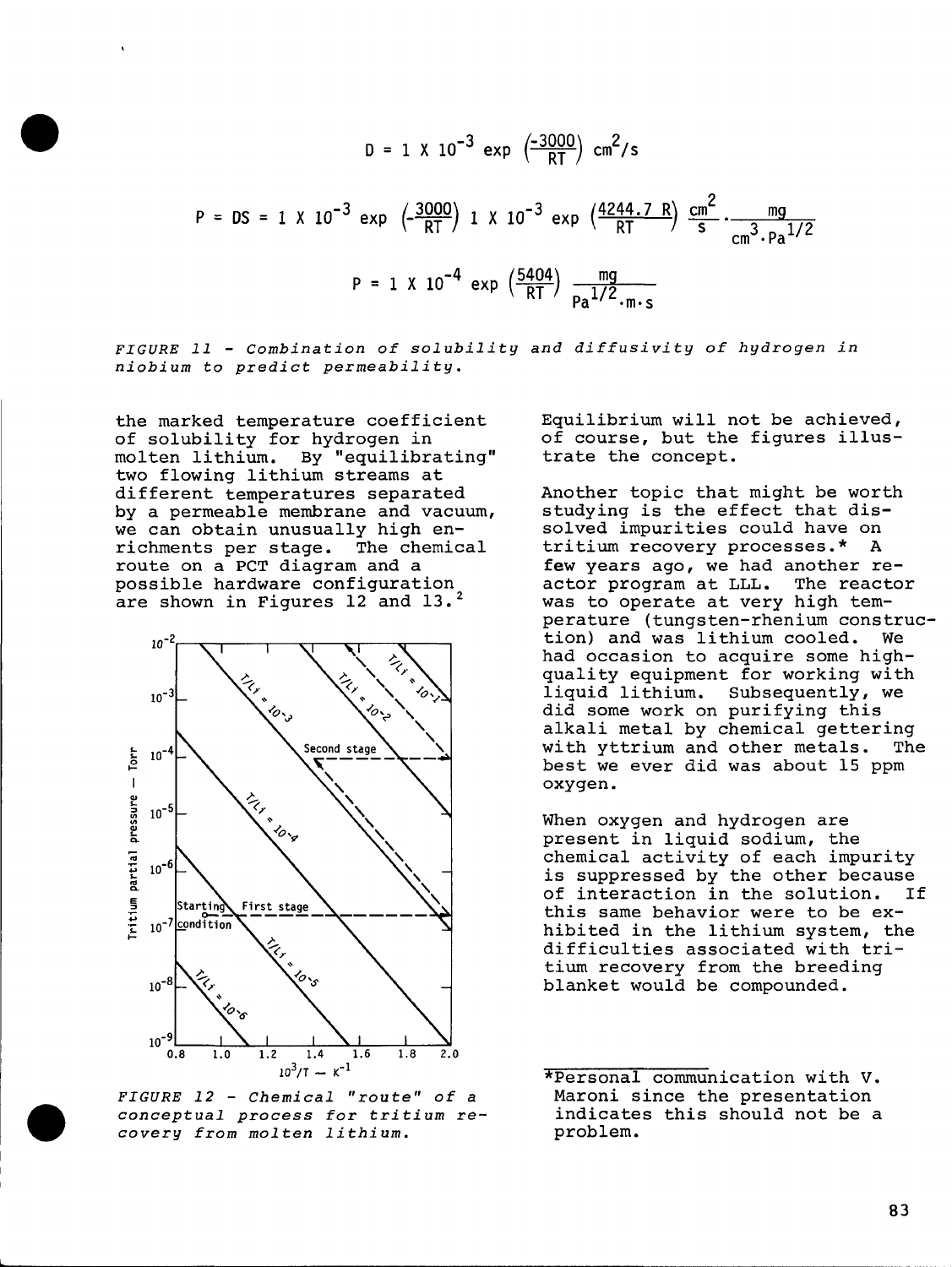

*FIGURE 13 - Hardware configuration for one stage of a conceptual process for tritium recovery.* 

## RECYCLING

The problems in recycling operations are fairly well in hand compared with the other two categories. For the most part, they seem to be resolvable by modest extensions of existing technology. There is one problem, however, which we are currently working on that could prove to be a considerable nuisance: the gradual radiolytic production of methane in low-pressure, tritium-containing vessels. This is being studied by V. P. Cede, and his preliminary results are shown in Figure 14 and Table 1.

In a reactor, we expect fairly high surface-to-volume ratios and contact times of months or years during which tritium is present. Accumulation of methanes has been known for many years, but Cede's are the first quantitative results. The rate of accumulation

apparently is dependent on construction materials, surface treatment, and cleanliness. It is likely that temperature and pressure will also be important parameters. Fuelprocessing systems will have to be designed to handle this problem, which will probably be a consideration in the first-generation D-T burners. Recovery problems, in contrast, are further in the future.

## CONCLUSIONS

These problems in containment, recovery, and recycling are just a sample of the tasks before us. Many more problems exist and will surely come up in the workshops. Despite their number and complexity, however, I am confident they can and will be solved.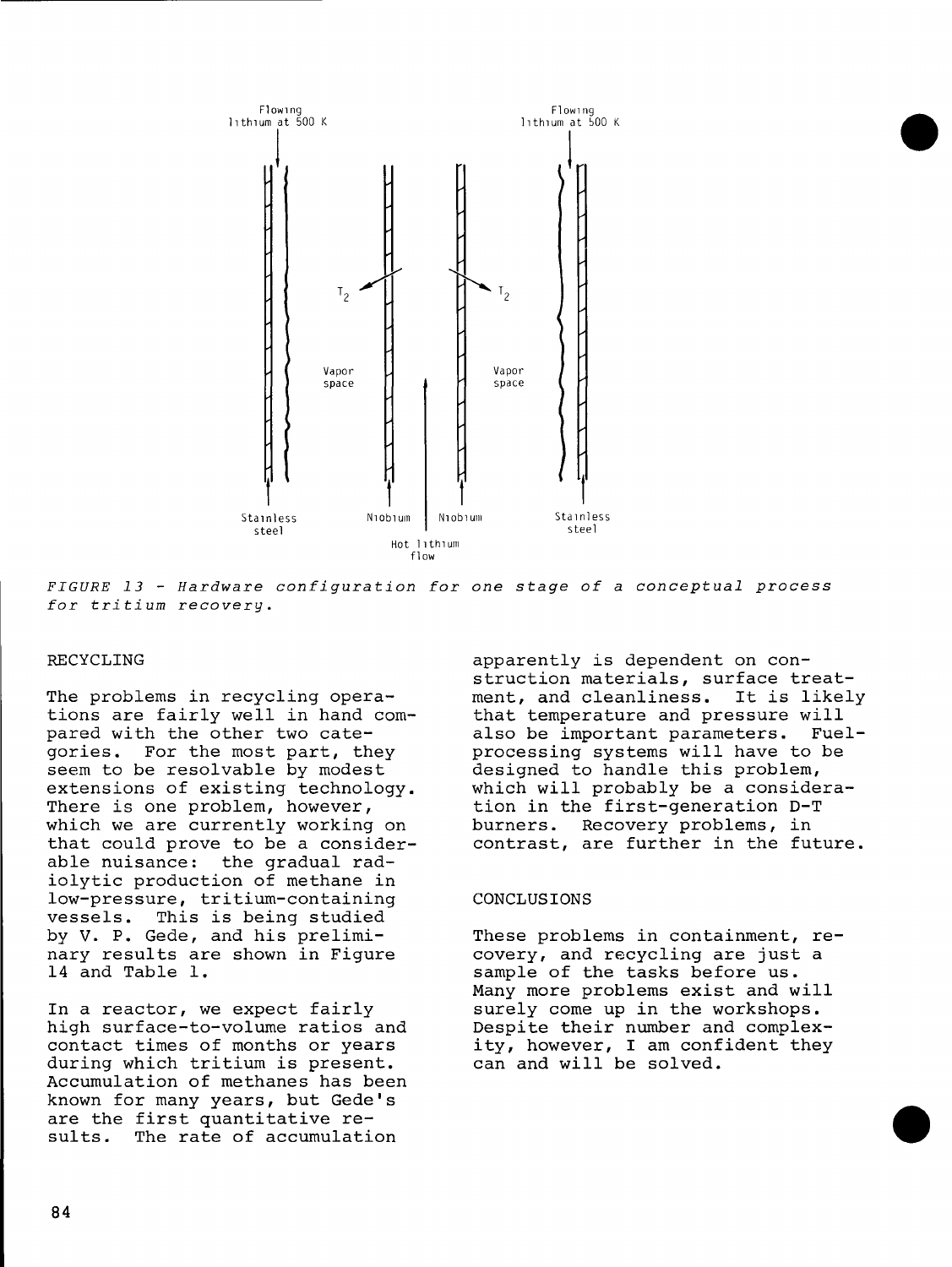

*FIGURE 14 - Radiolytic production of methane by tritium as a function of time, using a Western Air Products Co. OFHC copper vessel with Nupro SS-4BK valve (Kel-F seat). Passive, low-memory, sample vessel. (Reference to a company or product does not imply approval or recommendation of the product by the University of California or the U. S. Energy Research and Development Administration to the exclusion of others that may be suitable. )*